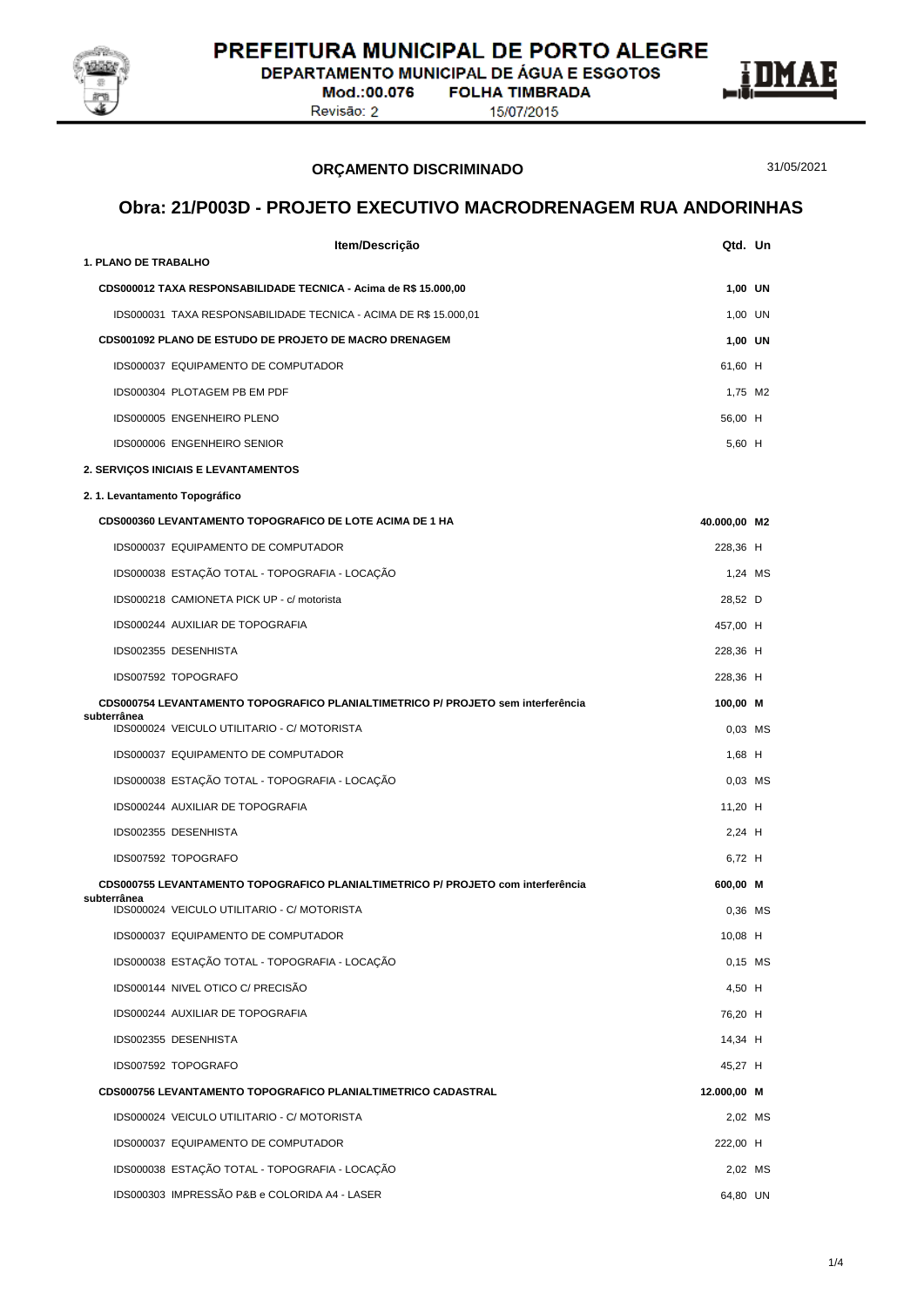

**DEPARTAMENTO MUNICIPAL DE ÁGUA E ESGOTOS** 

Mod.:00.076 Revisão: 2

**FOLHA TIMBRADA** 15/07/2015



31/05/2021

# **ORÇAMENTO DISCRIMINADO**

#### **Obra: 21/P003D - PROJETO EXECUTIVO MACRODRENAGEM RUA ANDORINHAS**

|                              | Item/Descrição                                                                  | Qtd. Un   |  |
|------------------------------|---------------------------------------------------------------------------------|-----------|--|
|                              | IDS000304 PLOTAGEM PB EM PDF                                                    | 21,60 M2  |  |
|                              | IDS000244 AUXILIAR DE TOPOGRAFIA                                                | 888,00 H  |  |
|                              | IDS002355 DESENHISTA                                                            | 222,00 H  |  |
|                              | IDS007592 TOPOGRAFO                                                             | 555,00 H  |  |
| 2. 2. Sondagens              |                                                                                 |           |  |
|                              | CDS000015 MOBILIZAÇÃO E DESMOB. - INCL. EQUIP. DE SONDAGEM                      | $2,00$ CJ |  |
|                              | IDS000178 CAMIONETA PICK UP - c/ motorista                                      | 16,00 H   |  |
|                              | IDS006115 AJUDANTE - SEG-SEX HORÁRIO COMERCIAL e SÁBADO TURNO MANHÃ             | 20,00 H   |  |
|                              | IDS006173 SONDADOR                                                              | 16,00 H   |  |
|                              | <b>CDS000371 SONDAGEM A PERCUSSÃO</b>                                           | 266,00 M  |  |
|                              | IDS000178 CAMIONETA PICK UP - c/ motorista                                      | 69,16 H   |  |
|                              | IDS000232 SONDAGEM A PERCUSSÃO - LOCAÇÃO                                        | 69,16 M   |  |
|                              | IDS000014 AJUDANTE DE SONDAGEM                                                  | 138,32 H  |  |
|                              | IDS006173 SONDADOR                                                              | 69,16 H   |  |
|                              | <b>CDS000373 SONDAGEM ROTATIVA EM SOLOS - INCL DESLOC DE PONTOS</b>             | 50,00 M   |  |
|                              | IDS000032 CAMINHÃO BASCULANTE S/ MOTORISTA - LOCACAO                            | 25,93 H   |  |
|                              | IDS000233 SONDAGEM ROTATIVA P/ SOLO - LOCAÇÃO                                   | 25,93 M   |  |
|                              | IDS000014 AJUDANTE DE SONDAGEM                                                  | 51,85 H   |  |
|                              | IDS004093 MOTORISTA DE CAMINHÃO -SEG-SEX HORÁRIO COMERCIAL e SÁBADO TURNO MANHÃ | 25,93 H   |  |
|                              | IDS006173 SONDADOR                                                              | 25,93 H   |  |
|                              | 1500032 SONDAGEM A PERCUSSÃO C/ LâMINA D'áGUA                                   | 16,00 M   |  |
|                              | 1612 SONDAGEM ROTATIVA P/SOLO<br><b>LOCACAO</b>                                 | 16,00 M   |  |
| 2. 3. Ensaios de Laboratório |                                                                                 |           |  |
|                              | CDS001093 ENSAIO DE GRANULOMETRIA POR PENEIRAMENTO E SEDIMENTAÇÃO               | 20,00 UN  |  |
|                              | IDS000016 LABORATORISTA TIPO B                                                  | 38,00 H   |  |
|                              | IDS000528 AUXILIAR TECNICO                                                      | 76,00 H   |  |
|                              | CDS001094 ENSAIO DE MASSA ESPECÍFICA - IN SITU - METODO FRASCO AREIA            | 10,00 UN  |  |
|                              | <b>IDS000016 LABORATORISTA TIPO B</b>                                           | 7,00 H    |  |
|                              | IDS000528 AUXILIAR TECNICO                                                      | 14,00 H   |  |
|                              | <b>CDS001095 ENSAIO DE DENSIDADE REAL - SOLOS</b>                               | 5,00 UN   |  |
|                              | IDS000016 LABORATORISTA TIPO B                                                  | 4,50 H    |  |
|                              | IDS000528 AUXILIAR TECNICO                                                      | 9,00 H    |  |
|                              | <b>CDS001096 ENSAIO DE LIMITE DE LIQUIDEZ - SOLOS</b>                           | 20,00 UN  |  |
|                              | <b>IDS000016 LABORATORISTA TIPO B</b>                                           | 20,00 H   |  |
|                              | IDS000528 AUXILIAR TECNICO                                                      | 40,00 H   |  |
|                              | CDS001097 ENSAIO DE LIMITE DE PLASTICIDADE - SOLOS                              | 20,00 UN  |  |
|                              | IDS000016 LABORATORISTA TIPO B                                                  | 18,00 H   |  |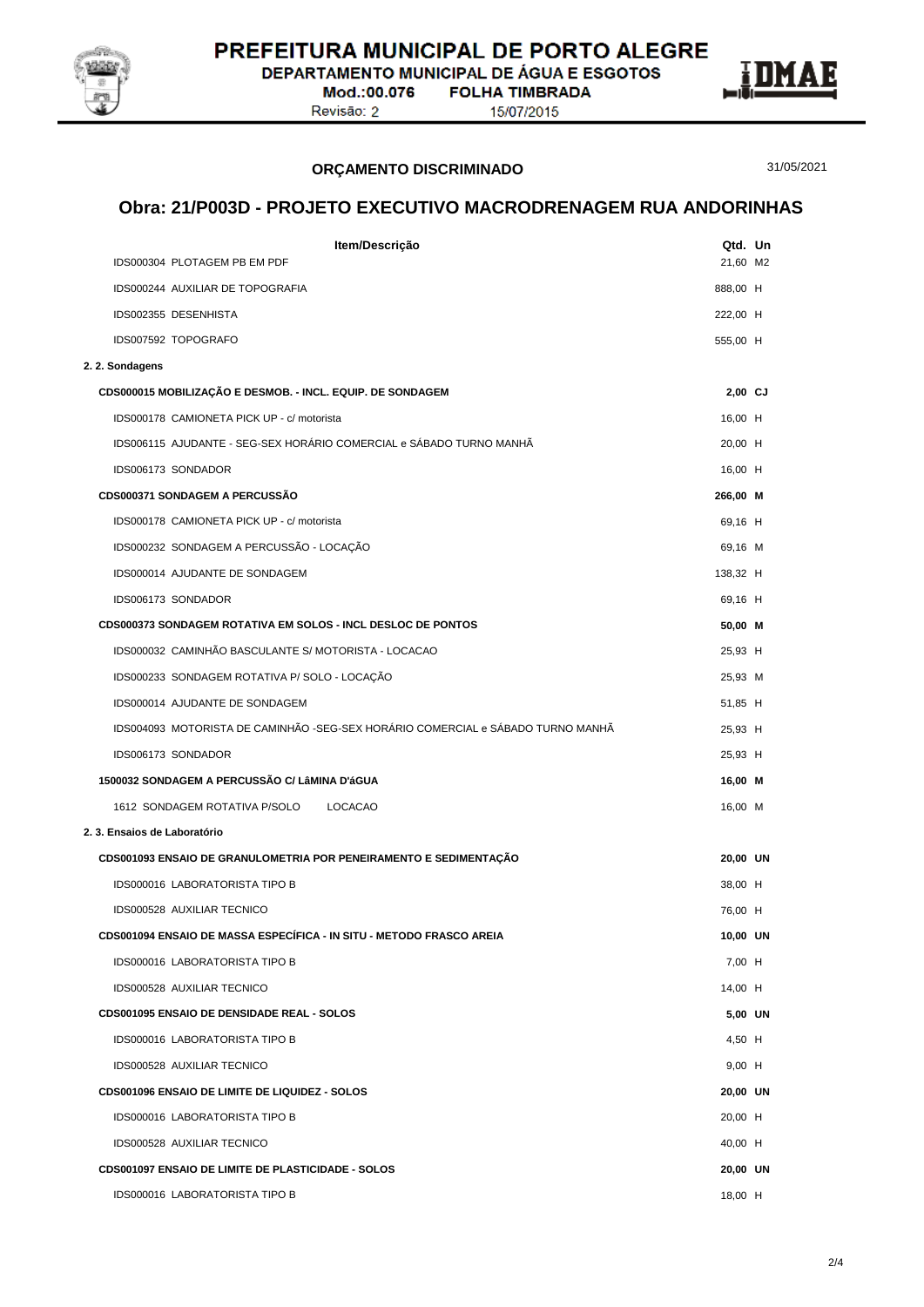

**DEPARTAMENTO MUNICIPAL DE ÁGUA E ESGOTOS** 

Mod.:00.076 Revisão: 2

**FOLHA TIMBRADA** 15/07/2015



31/05/2021

# **Obra: 21/P003D - PROJETO EXECUTIVO MACRODRENAGEM RUA ANDORINHAS**

**ORÇAMENTO DISCRIMINADO**

| Item/Descrição                                                           | Qtd. Un    |  |
|--------------------------------------------------------------------------|------------|--|
| IDS000528 AUXILIAR TECNICO                                               | 36,00 H    |  |
| CDS001098 ENSAIO DE COMPACTAÇÃO, AMOSTRAS NÃO TRABALHADAS NORMAL - SOLOS | 10,00 UN   |  |
| <b>IDS000016 LABORATORISTA TIPO B</b>                                    | 19,00 H    |  |
| IDS000528 AUXILIAR TECNICO                                               | 38,00 H    |  |
| CDS001099 ENSAIO DE TEOR DE UMIDADE - EM LABORATÓRIO - SOLOS             | 20,00 UN   |  |
| <b>IDS000016 LABORATORISTA TIPO B</b>                                    | 16,00 H    |  |
| IDS000528 AUXILIAR TECNICO                                               | 32,00 H    |  |
| <b>CDS001100 ENSAIO DE ADENSAMENTO</b>                                   | 2,00 UN    |  |
| <b>IDS000016 LABORATORISTA TIPO B</b>                                    | $2,00$ H   |  |
| IDS000528 AUXILIAR TECNICO                                               | 4,00 H     |  |
| <b>CDS001101 COLETA DE AMOSTRAS PARA ENSAIOS</b>                         | 107,00 UN  |  |
| IDS000474 VEICULO UTILITÁRIO C/ MOTORISTA                                | 32,10 H    |  |
| <b>IDS000016 LABORATORISTA TIPO B</b>                                    | 32,10 H    |  |
| IDS000528 AUXILIAR TECNICO                                               | 32,10 H    |  |
| 3. PROJETO EXECUTIVO HIDRÁULICO                                          |            |  |
| CDS001102 PROJETO HIDRAULICO DE GALERIA E RESERVATORIOS DE AMORTECIMENTO | 324,30 HA  |  |
| IDS000037 EQUIPAMENTO DE COMPUTADOR                                      | 384,08 H   |  |
| IDS000304 PLOTAGEM PB EM PDF                                             | 20,67 M2   |  |
| IDS000005 ENGENHEIRO PLENO                                               | 349,16 H   |  |
| IDS000006 ENGENHEIRO SENIOR                                              | 34,92 H    |  |
| CDS000137 PROJETO GEOTECNICO - EXTENSÃO ATE 5 KM                         | $1,00$ CJ  |  |
| IDS000025 VEICULO UTILITARIO - C/ MOTORISTA                              | 2,48 D     |  |
| IDS000037 EQUIPAMENTO DE COMPUTADOR                                      | 36,00 H    |  |
| IDS000004 ENGENHEIRO JUNIOR OU ARQUITETO                                 | 19,80 H    |  |
| IDS000009 GEOLOGO                                                        | 40,20 H    |  |
| IDS000010 DIGITADOR                                                      | $10,20$ H  |  |
| IDS002355 DESENHISTA                                                     | 16,20 H    |  |
| CDS001103 PROJETO HIDRAULICO DE DRENAGEM SUPERFICIAL                     | 1.300,00 M |  |
| IDS000037 EQUIPAMENTO DE COMPUTADOR                                      | 124,80 H   |  |
| IDS000304 PLOTAGEM PB EM PDF                                             | 12,56 M2   |  |
| IDS000005 ENGENHEIRO PLENO                                               | 114,40 H   |  |
| IDS000006 ENGENHEIRO SENIOR                                              | 11,44 H    |  |
| CDS001111 PROJETO DE DRAGAGEM DO ARROIO DILÚVIO                          | 200,00 M   |  |
| IDS000037 EQUIPAMENTO DE COMPUTADOR                                      | 148,50 H   |  |
| IDS000304 PLOTAGEM PB EM PDF                                             | 13,25 M2   |  |
| IDS000005 ENGENHEIRO PLENO                                               | 135,00 H   |  |
| IDS000006 ENGENHEIRO SENIOR                                              | 13,50 H    |  |